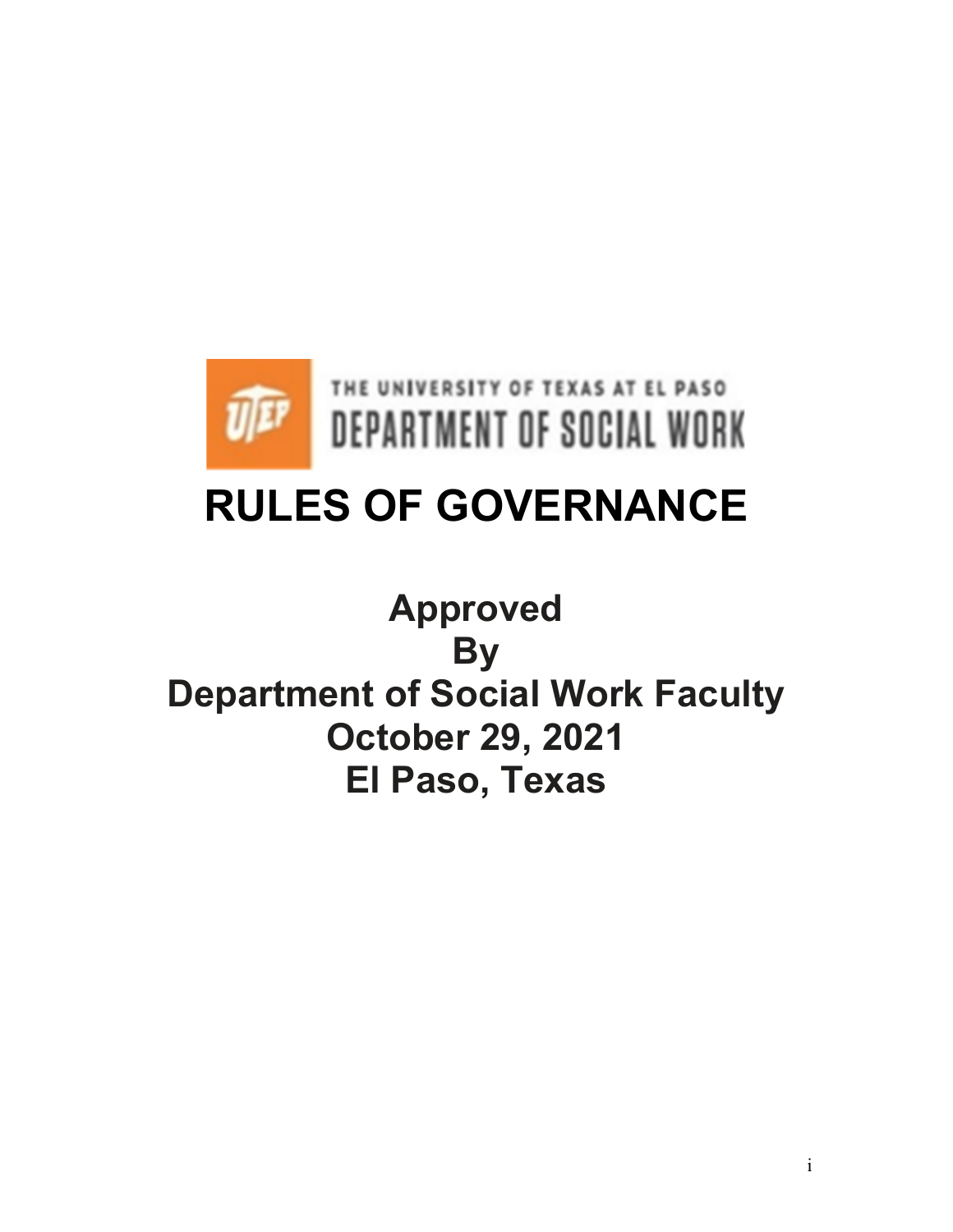## University of Texas at El Paso **Department of Social Work RULES OF GOVERNANCE**

## **TABLE OF CONTENTS**

| <b>ARTICLE 5: EVALUATION AND ACCREDITATION COMMITTEE 6</b>     |  |
|----------------------------------------------------------------|--|
|                                                                |  |
|                                                                |  |
|                                                                |  |
| ARTICLE 7: FACULTY DEVELOPMENT (INCLUDING RETENTION,           |  |
| <b>ARTICLE 8: SOCIAL WORK PROFESSIONAL ADVISORY COUNCIL  9</b> |  |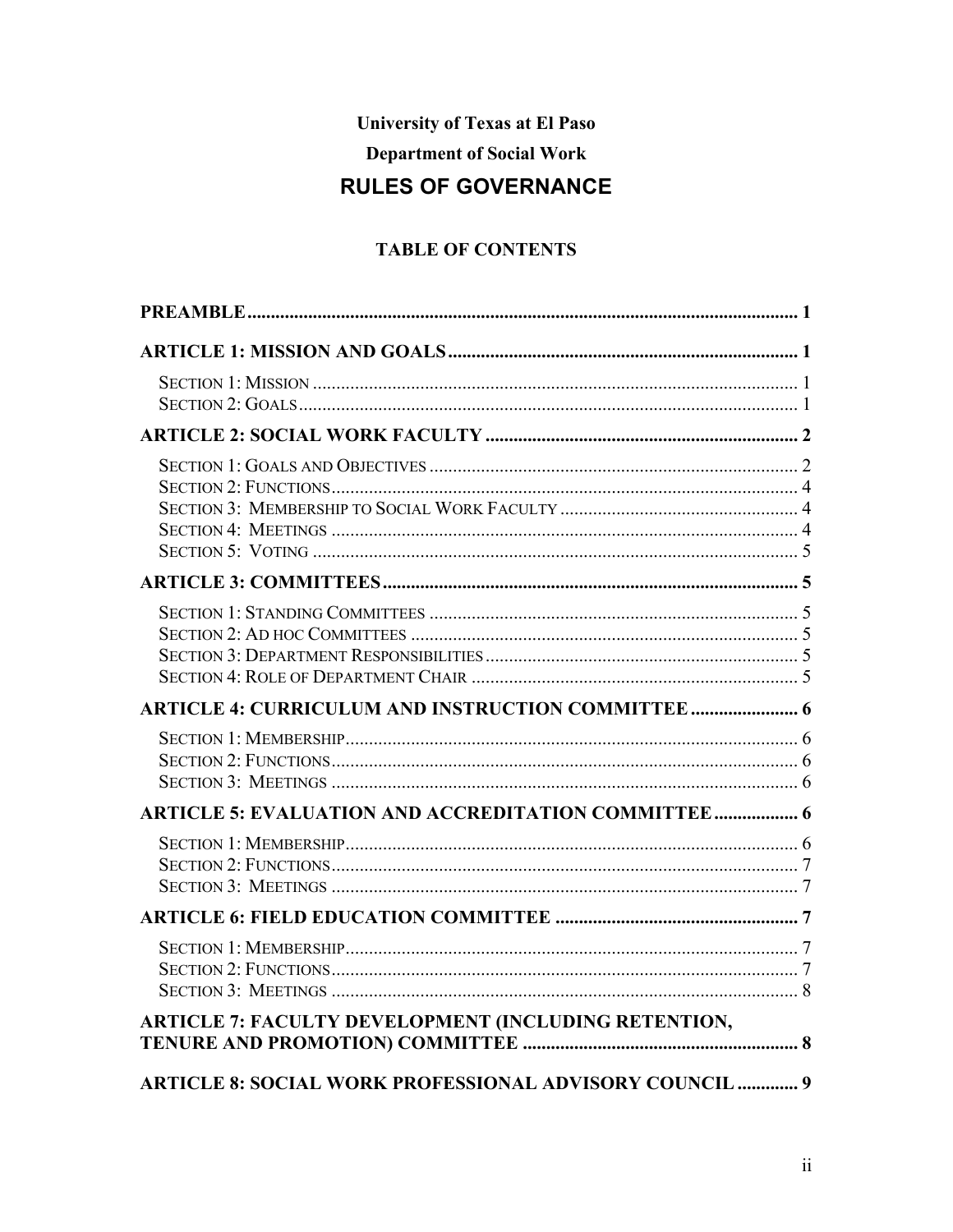| <b>ARTICLE 11: AMENDMENT OF RULES OF GOVERNANCE  14</b> |  |
|---------------------------------------------------------|--|
|                                                         |  |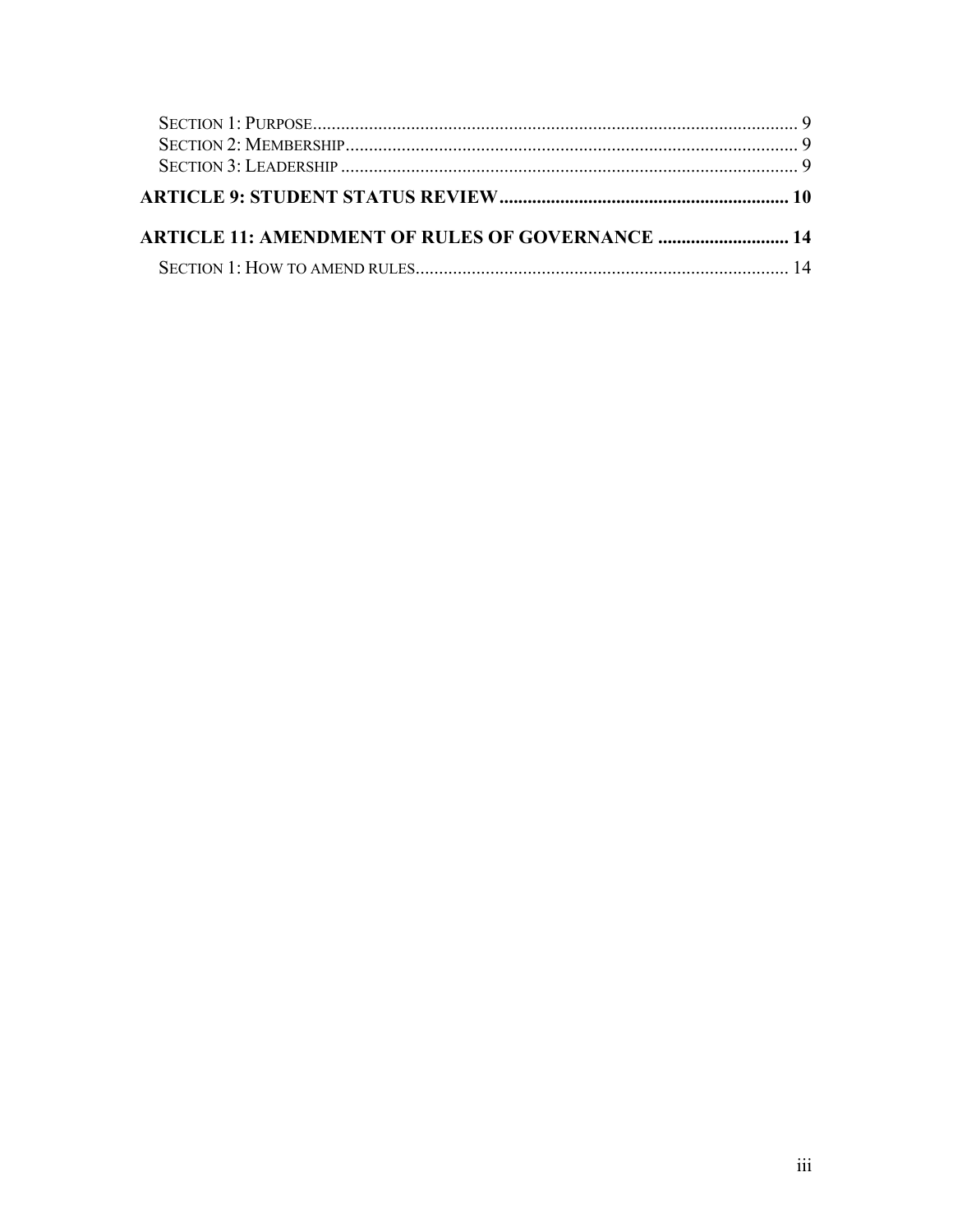## **University of Texas at El Paso Department of Social Work**

#### RULES OF GOVERNANCE

#### PREAMBLE

These Rules of Governance are developed to clarify roles and responsibilities and to establish a framework for faculty governance and participation. We, the Faculty of the Department of Social Work at UTEP, herein after referred to as the "Department," adopt the following rules of governance in order to provide for the orderly functioning of departmental affairs.

## ARTICLE 1: MISSION and GOALS

#### *Section 1: Mission*

The mission of the University of Texas at El Paso Department of Social Work is "to educate culturally competent and community-engaged social work practitioners to provide services and promote social and economic justice in partnership with the unique multicultural, international population of the U.S.-Mexico border region and beyond. The Department of Social Work is dedicated to student success." Graduates of the respective programs will possess the knowledge, values, and skills to competently and ethically perform social work services with individuals, families, groups, organizations, and communities using best evidence-based practices. The Department is committed to improving social conditions along the U.S.-Mexico border and beyond by promoting culturally responsive practice, social justice, and life-long learning reflecting the values of equity and inclusion.

#### *Section 2: Goals*

The Department is committed to the following goals, which are derived from our mission statement as well as from the Educational Policy and Accreditation Standards set forth by the Council on Social Work Education. The program goals are to:

- 1. Prepare competent and ethical graduates for advanced generalist social work practice through the provision of content that reflects the knowledge, values, and skills of the social work profession.
- 2. Prepare competent and ethical graduates who can practice effectively within public and private agencies where they will work with diverse populations and client systems at the micro, mezzo, and macro levels.
- 3. Prepare graduates for practice within the social and political contexts of the organizations in which they work and for the changing social, economic, and physical environments in the region.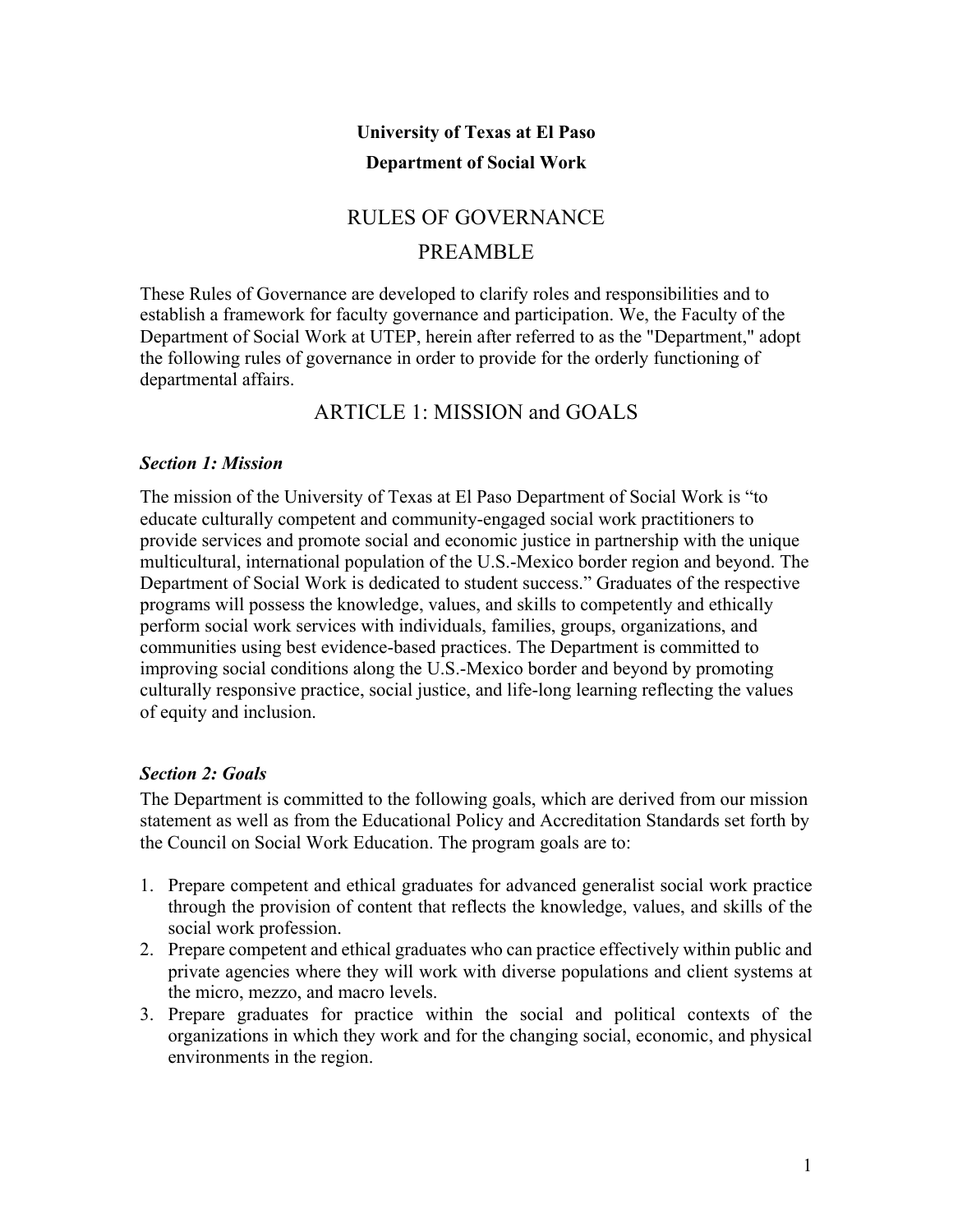- 4. Provide an educational foundation with a practicum experience that prepares graduates to become aware of their lifelong responsibility to continue their professional growth and development.
- 5. Provide leadership in the development of service delivery systems.
- 6. Produce research and scholarship that further develop social work and interdisciplinary knowledge and promote application of knowledge into practice.
- 7. Conduct systematic evaluation of program activities that explore ways for continuous renewal, revision, and improvement.

The Department of Social Work Faculty strive to achieve the goals and objectives as written in Article 1.

## ARTICLE 2: SOCIAL WORK FACULTY

#### *Section 1: Goals and Objectives*

Goals and objectives of the Department are congruent with those of the University and College of Health Sciences in terms of the specific expectations for teaching, scholarship, and service. The intent of these goals and objectives includes the following:

- 1) Promotion of excellence in social work education and teaching.
- 2) Support for scholarship and research.
- 3) Provision of service to the community, state, nation, and international settings.
- 4) Increasing opportunities for professional social work education among underrepresented groups.
- 5) Facilitation of dynamic interactions among social workers and other human service professionals of the region through community engagement, research and scholarship, and teaching.
- 6) Reevaluation of Department goals through committee participation and shared governance process.

#### 1.1: Promotion of excellence in social work education and teaching To promote excellence in social work education and teaching, the faculty will:

- a. Maintain currency in methodology and course content.
- b. Integrate community-engaged scholarship in curriculum.
- c. Promote and participate in professional practice.
- d. Participate in recruitment and retention of excellent faculty with an effort to maintain a diverse faculty.
- 1.2: Support for scholarship and research

To support scholarship and research, the faculty will:

- a. Conduct research studies that add to the body of social work knowledge.
- b. Disseminate research findings.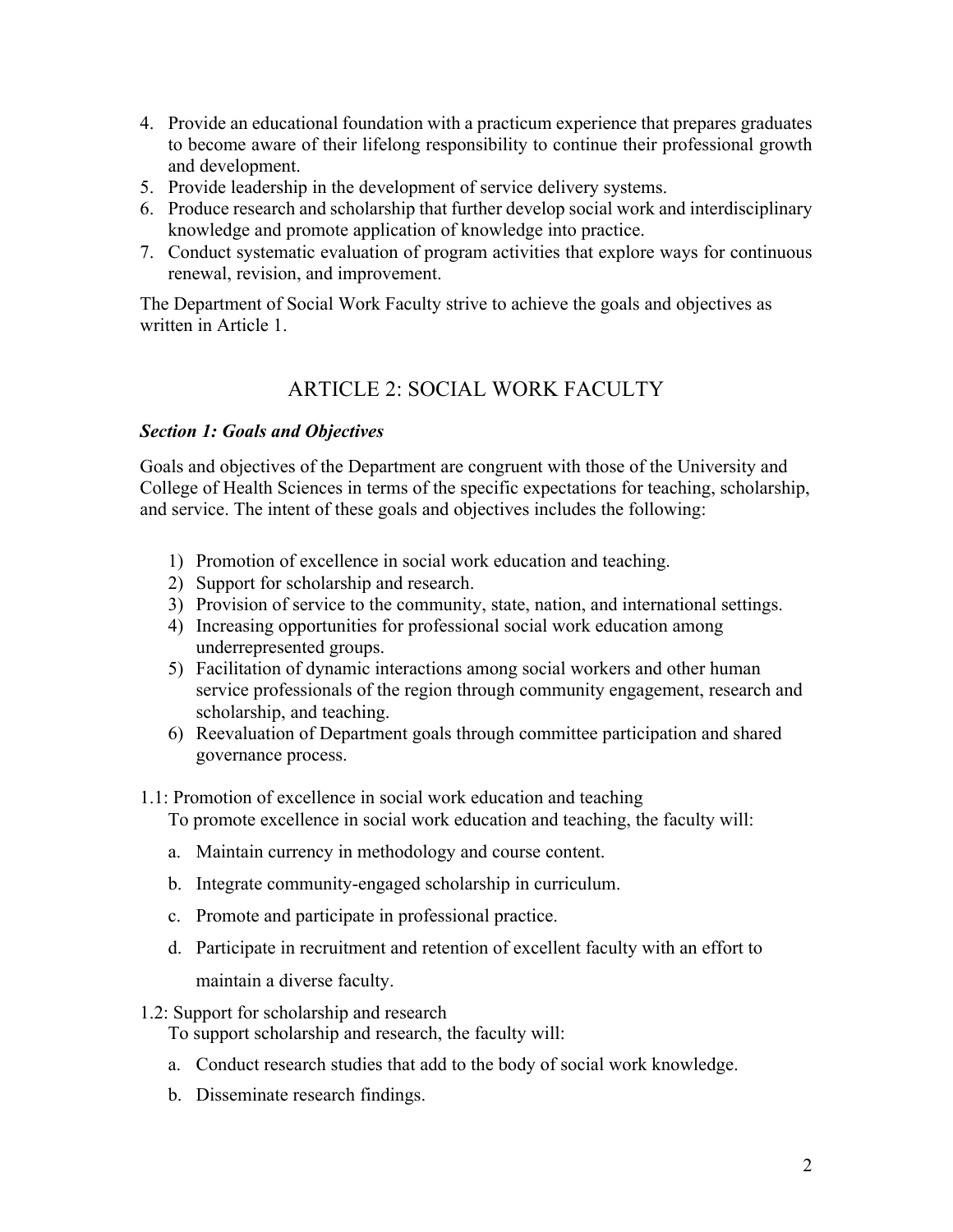c. Perform scholarly activities that may include grant writing, presentations at conferences, and publications.

1.3: Provision of service to communities in the region, state, nation and international settings

To serve communities, the faculty will:

- a. Provide expert support and guidance throughout community, state, nation, and international settings.
- b. Collaborate with community agencies for the promotion of social welfare.
- c. Facilitate continuing education for social workers in the community.
- d. Actively collaborate with academic faculty and community partners to promote the mission/goals of the Department and University.

1.4: Increasing opportunities for professional social work education among underrepresented groups

To increase opportunities for underrepresented groups, the faculty will:

- a. Focus recruitment efforts on underrepresented groups.
- b. Increase retention and graduation of underrepresented groups.
- c. Actively seek grants and scholarships that lessen financial burden.

1.5: Facilitation of dynamic interactions among social workers and other human service professionals of the region through community engagement, research and scholarship, and teaching.

To facilitate professional interactions, the faculty will:

- a. Provide opportunities for continued education for human service professionals through professional development opportunities at the university and in the community, community-engaged research, and professional advisement.
- b. Support and promote social work professional organizations.
- c. Support licensing of social workers.
- d. Support transdisciplinary educational activities and programs.

1.6: Reevaluation of Department goals through committee participation and shared governance processes

To reevaluate Department goals, the faculty will:

a. Conduct periodic examination of the stated goals in relation to the mission of the Department, the College, and the University.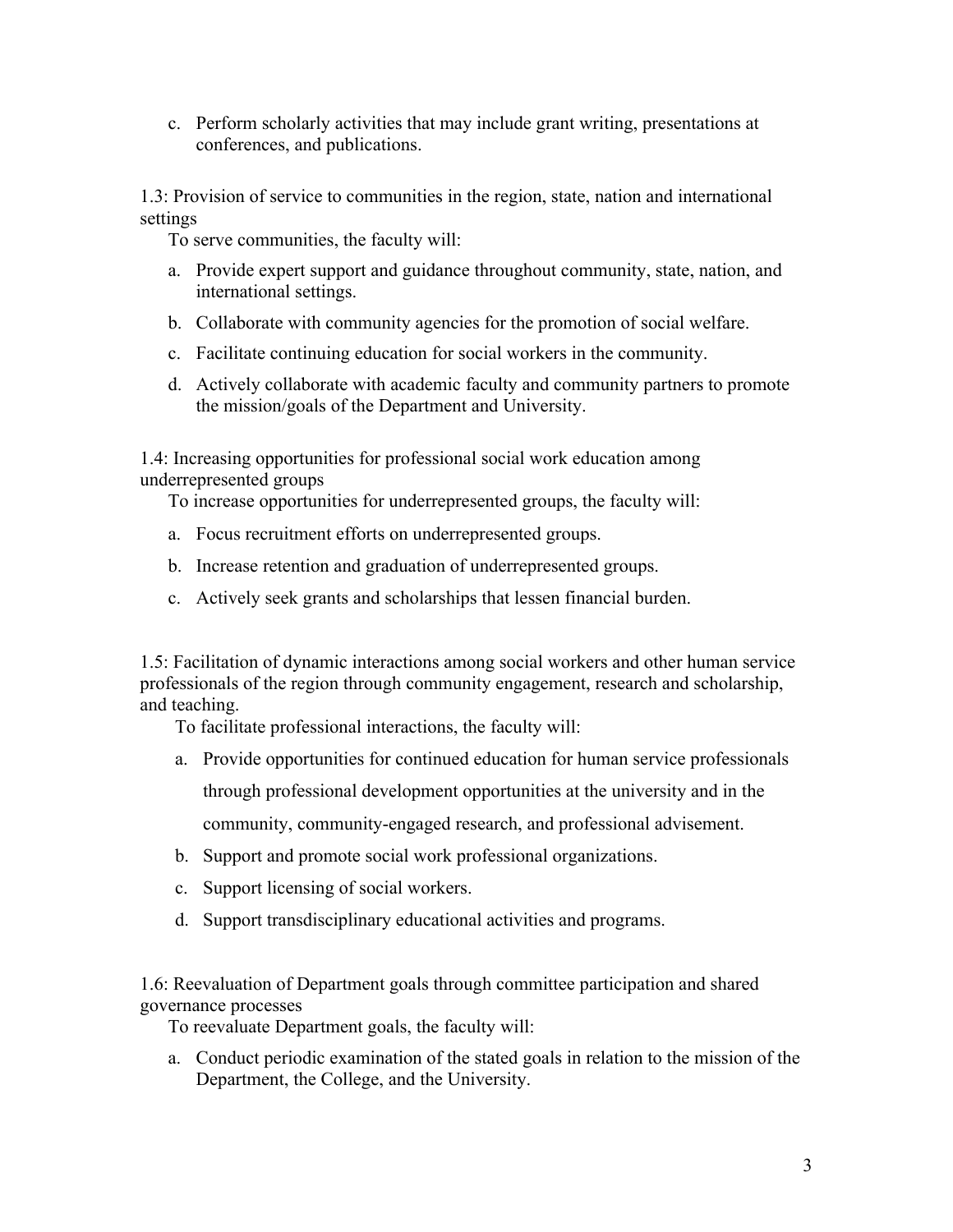b. Incorporate significant teaching, scholarship, service, and practice contributions of the faculty in reevaluation of Department goals and program improvement.

#### *Section 2: Functions*

The Social Work Faculty of the Department shall:

- 1. Have jurisdiction over matters of curricular, educational, and faculty policy affecting the Department within the regulations of the College, University, and the University of Texas System.
- 2. Receive regular reports from standing and ad hoc committees and engage in dialogue and action related to committee recommendations.
- 3. Make recommendations to the Chair of the Department concerning business affairs of the Department.

#### *Section 3: Membership to Social Work Faculty*

In processes requiring faculty voting, the voting body shall include:

- 1. All full-time tenured and tenure-track faculty in the Department of Social Work.
- 2. All full-time lecturers/clinical faculty in the Department of Social Work.

When determined appropriate by the faculty, voting shall also be open to:

- 1. Social work practitioners of contract agencies within the El Paso area (El Paso County and surrounding areas).
- 2. Adjunct faculty of the Department of Social Work.
- 3. Individual members of other departments in the University.

#### *Section 4: Meetings*

- 1. Department meetings shall be held at least once a month and more frequently as necessary.
- 2. Special Department meetings may be called at any time by the Chair of the Department of Social Work or the Chair's assigned designee, and shall be called by the Chair at the request of the majority of full-time tenure/tenure-track and clinical faculty.
- 3. The Chair of the Department or Chair's designee shall preside over all Department meetings.
- 4. A quorum for the conduct of business that requires voting approval at any Department meeting shall consist of at least one-half of the faculty, including at least one full-time tenure/tenure-track faculty and one full-time clinical faculty.
- 5. Meetings shall be conducted according to the most recently revised edition of *Roberts Rules of Order*, including the documentation and dissemination of minutes for faculty review and approval.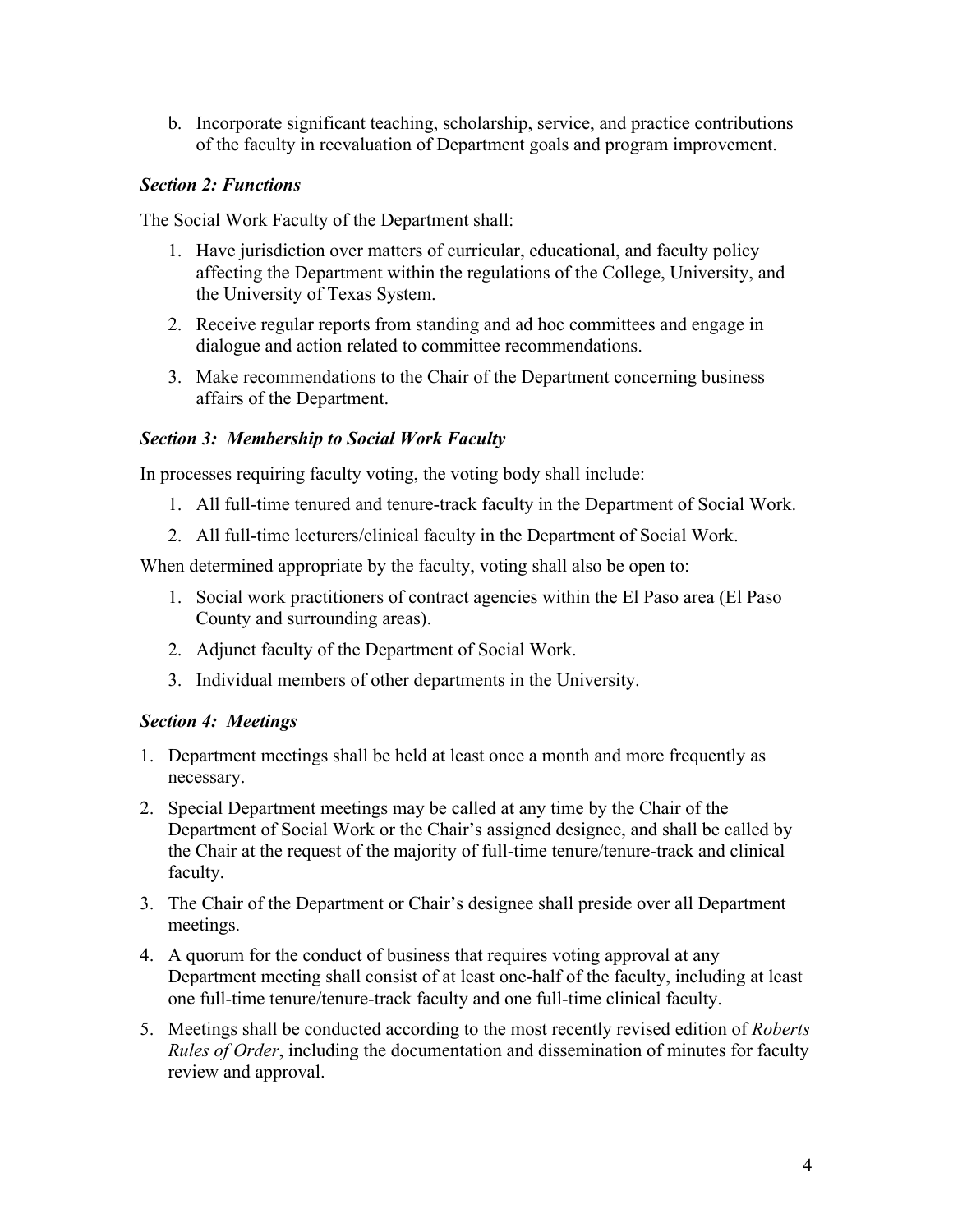#### *Section 5: Voting*

Voting on all motions made and seconded shall be by open ballot unless a majority of voting members present at the meeting request a secret ballot or an emailed ballot. Policy issues shall be presented to faculty five working days before the voting takes place.

## ARTICLE 3: COMMITTEES

#### *Section 1: Standing Committees*

The standing committees of the Department include the following:

- 1. Curriculum and Instruction
- 2. Evaluation and Accreditation
- 3. Field Education
- 4. Faculty Development (including Retention, Promotion and Tenure)

Each standing committee shall appoint a chair of the committee, responsible for scheduling meetings, compiling agenda items, and facilitating completion of action items. Committees are responsible for making recommendations that will be discussed and voted on by the full faculty.

#### *Section 2: Ad hoc Committees*

The Chair may create ad hoc committees or task forces to handle matters on a temporary basis. Ad hoc committee assignments shall expire with the tenure or discretion of the Chair or at the completion of its charge.

#### *Section 3: Social Work Professional Advisory Council*

The duties and responsibilities of the Social Work Professional Advisory Council are detailed below.

#### *Section 4: Department Responsibilities*

Certain Department matters require the participation of the full faculty. These include admissions and scholarships, student status review, and all department policy decisions.

#### *Section 5: Role of Department Chair*

The Chair shall oversee the faculty committee selection and assignment process. All regular voting faculty shall submit to the Chair, in writing, their interest and willingness to serve on at least two standing committees. If the self-nomination process fails to ensure sufficient membership and expertise, the Chair shall work with faculty to ensure sufficient committee membership.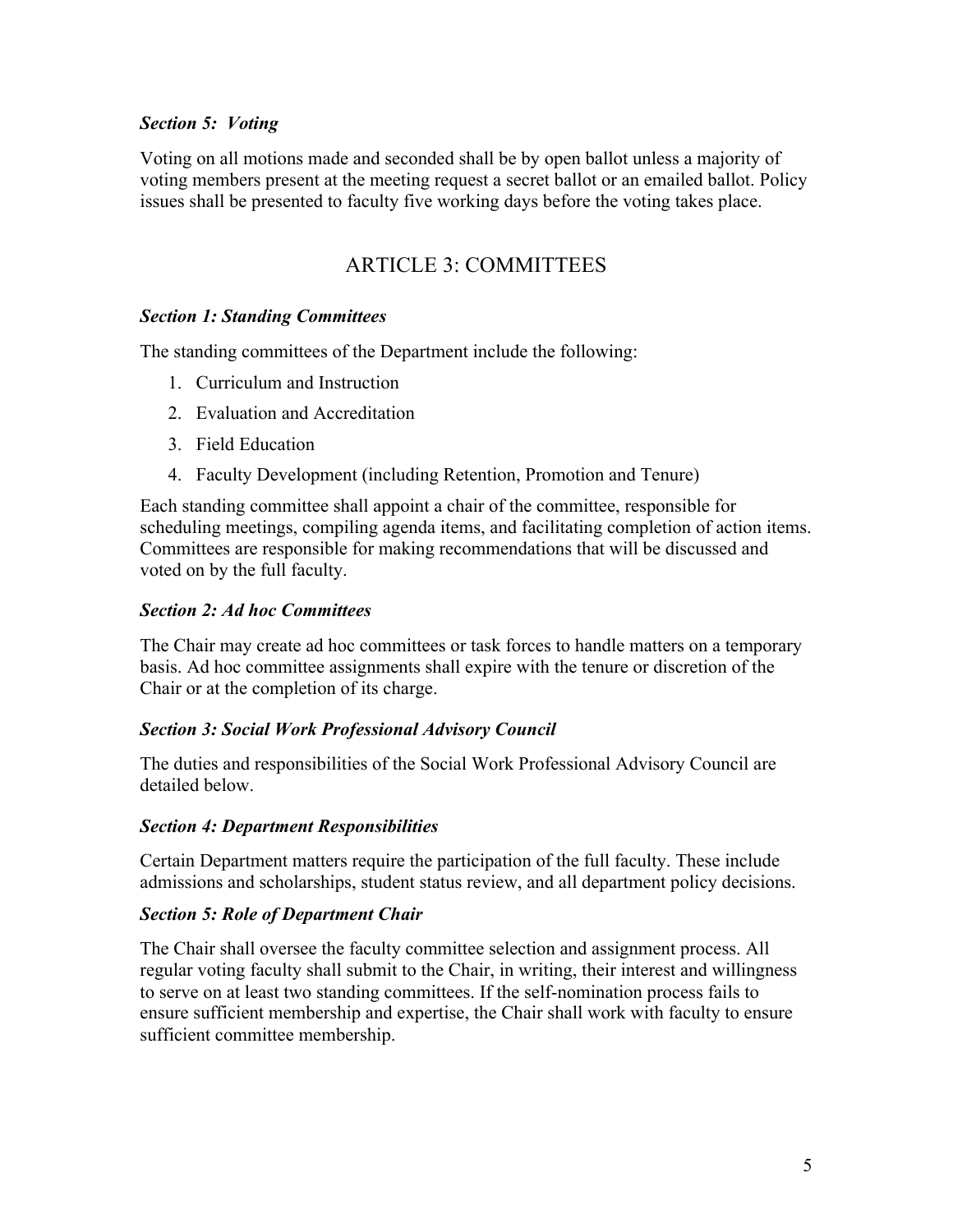## ARTICLE 4: CURRICULUM AND INSTRUCTION COMMITTEE

#### *Section 1: Membership*

Membership of the Curriculum and Instruction Committee shall consist of:

- 1. Up to five faculty members appointed by the Social Work Faculty and/or Department Chair
- 2. A representative from the Social Work Professional Advisory Council
- 3. The Department Chair will be an ex-officio member of the committee.

One faculty member shall be appointed by committee members to serve as the committee chair.

#### *Section 2: Functions*

The functions of the committee include:

- 1. Maintain a process for the systematic development, evaluation and modification of the Social Work curriculum based on the accepted mission, goals, and policies of the Department, the University, and the CSWE.
- 2. Foster, evaluate, and maintain accreditation standards in curriculum.
- 3. Develop and modify curricular policies.
- 4. Review the University catalog bi-annually.
- 5. Make recommendations related to curriculum changes and improvement to the social work faculty, and follow up on recommendations and decisions made by the Department.

#### *Section 3: Meetings*

The Curriculum and Instruction committee meets at least one time per semester, with the option to call "special" meetings as necessary. Special meetings may be called to discuss and act on issues related to curriculum revision and improvement.

## ARTICLE 5: EVALUATION AND ACCREDITATION COMMITTEE

#### *Section 1: Membership*

Membership of the Evaluation and Accreditation shall consist of:

- 1. The Department Chair
- 2. The Coordinator of Bachelor of Social Work Program
- 3. The Coordinator of Master of Social Work Program
- 4. One Tenure/Tenure-Track Faculty
- 5. One Clinical Instructor/Faculty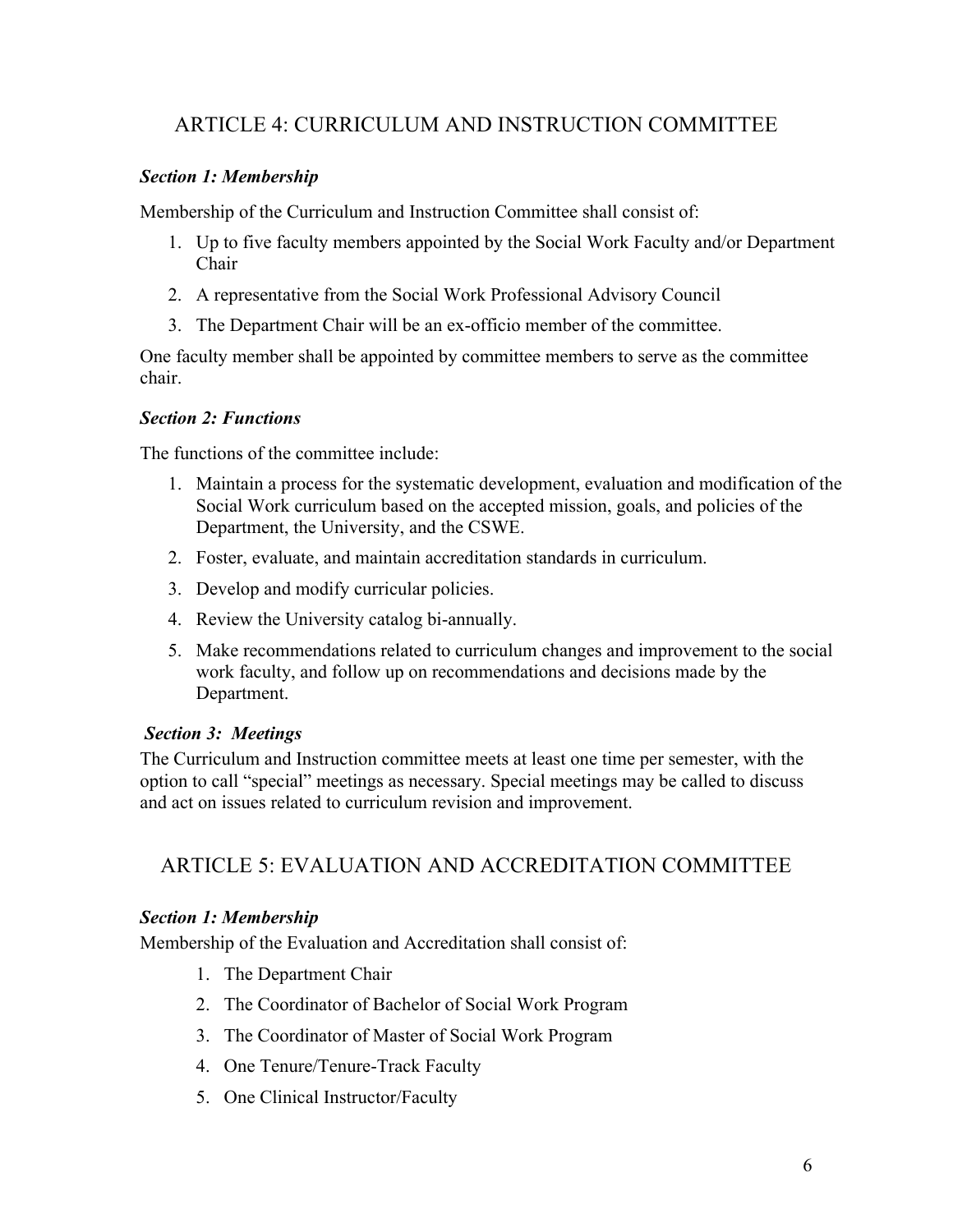6. One Representative of Field Education

One faculty member shall be appointed by committee members to serve as the committee chair.

#### *Section 2: Functions*

The functions of the committee to be overseen by Department Chair include:

- 1. Maintain a process for the preparation of reaccreditation of the Department of Social Work by CSWE.
- 2. Collect and aggregate necessary data for CSWE reaccreditation standards (i.e., self-study)
- 3. Collect and upload CSWE assessment data on the Social Work website on a biannual basis
- 4. Plan and prepare agenda for CSWE site visit for reaccreditation
- 5. Submit annual CSWE reports
- 6. Develop a process to maintain ongoing data collection and reporting on an annual basis
- 7. Submit final documents for CSWE reaccreditation process

#### *Section 3: Meetings*

The Evaluation and Accreditation committee meets monthly on a regular basis to assess program outcomes and inform the Department of those outcomes in order to enhance curriculum.

## ARTICLE 6: FIELD EDUCATION COMMITTEE

#### *Section 1: Membership*

Membership of the Field Education Committee shall consist of:

- 1. The Director of Field Education
- 2. The Assistant Director of Field Education
- 3. The Title IV-E Coordinator
- 4. Two Field Instructors chosen by the Director of Field Education

One faculty member shall be appointed by committee members to serve as the committee chair.

#### *Section 2: Functions*

The functions of the committee include:

- 1. Maintain a process for the development of the Field Education Manual.
	- 2. Assist in the process of recruiting and maintaining appropriate Field Placements.
	- 3. Review and modify the Field Manual on an annual basis.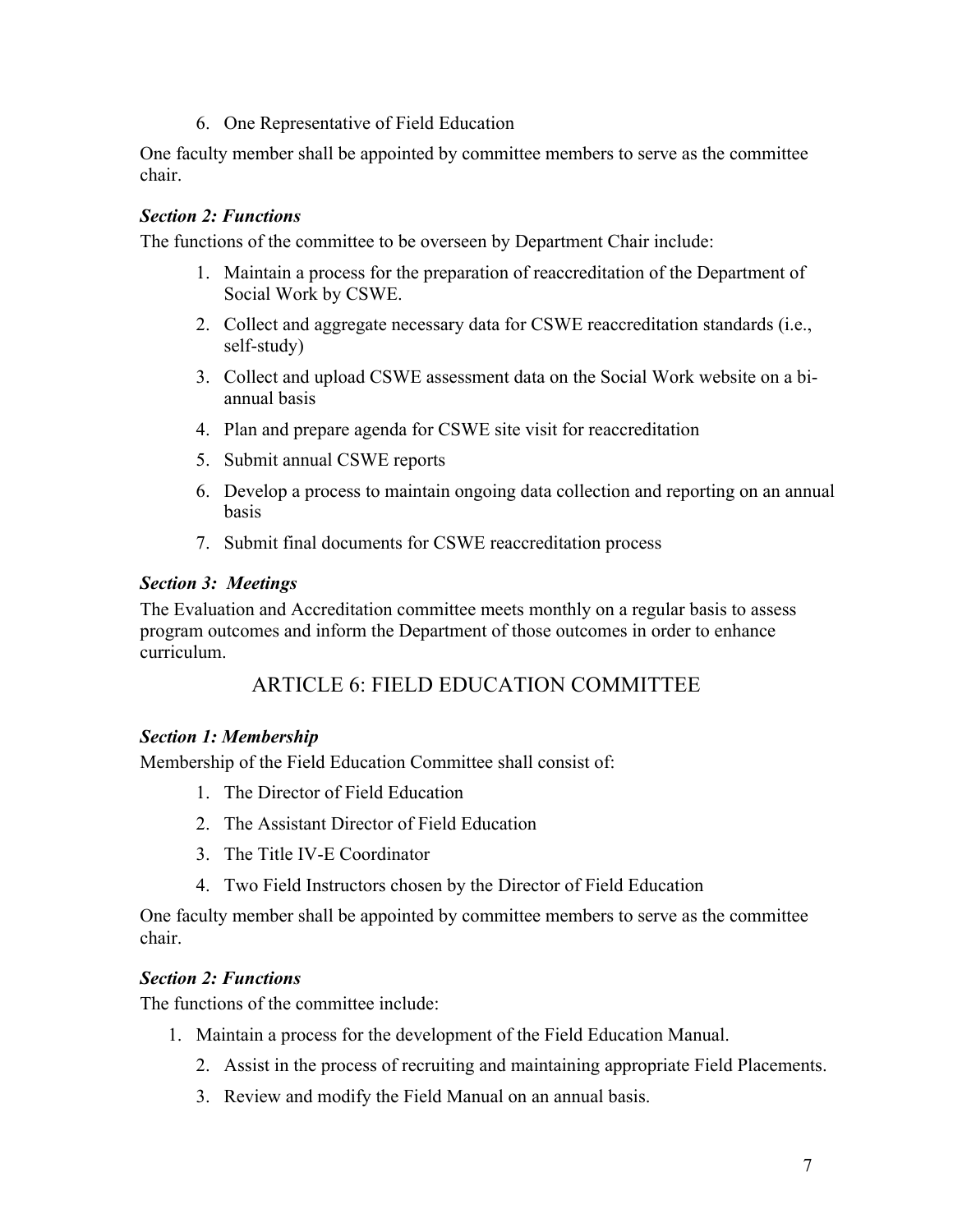- 4. Make recommendations to the Director of Field Education for enhancements in field practicum placements.
- 5. Assist in the recruitment and training of Field Instructors.
- 6. Consult in the development and modification of the field education curriculum.

#### *Section 3: Meetings*

The Field Education committee meets at least one time per semester, with the option to call "special" meetings as necessary. Special meetings may be called to discuss and act on issues related to field education including changes in the field manual, changes in the field curriculum etc.

## ARTICLE 7: FACULTY DEVELOPMENT (INCLUDING RETENTION, TENURE AND PROMOTION) COMMITTEE

(this section may need work and input by faculty if we are going to have our own criterion)

UTEP consists of a community of scholars and teachers, each of who excels in research or creative activity as well as in teaching, which distinguishes a university from other institutions of higher education. As social work faculty, we are committed to Social Work values and distinguish ourselves to students by service to the community, the profession, and the university. Thus, a faculty member to be considered for promotion and/or tenure should have demonstrated excellence in all these three areas. Current evaluation procedures follow UTEP Handbook of Operating Procedures section 4.4 Appointment, Promotion, Tenure, and Termination guidelines in conjunction with The College of Health Sciences Annual Performance Evaluation (APEs) criteria.

Based on the HoOP 4.4.8.2.6 and 4.4.8.2.7 Since the Department has a role in tenure decision, a committee of at least three tenured faculty (if the Department does not have three, then an appointment will be made of an outside reviewer) will review all tenure applications and make a recommendation to the Department Chair. This is in addition to the College of Health Sciences' performance evaluation processes.

#### *Section 1: Membership*

Membership of the Faculty Development committee shall consist of:

- 1. At least three Tenured Faculty for Tenure-Track Faculty reviews.
- 2. At least three Clinical Instructors/Faculty to review Clinical Instructor/Faculty promotion and reviews

One faculty member shall be appointed by committee members to serve as the committee chair for each subcommittee: Tenure-Track and Clinical Instructor reviews.

#### *Section 2: Functions*

The functions of the committee to be overseen by Department Chair include: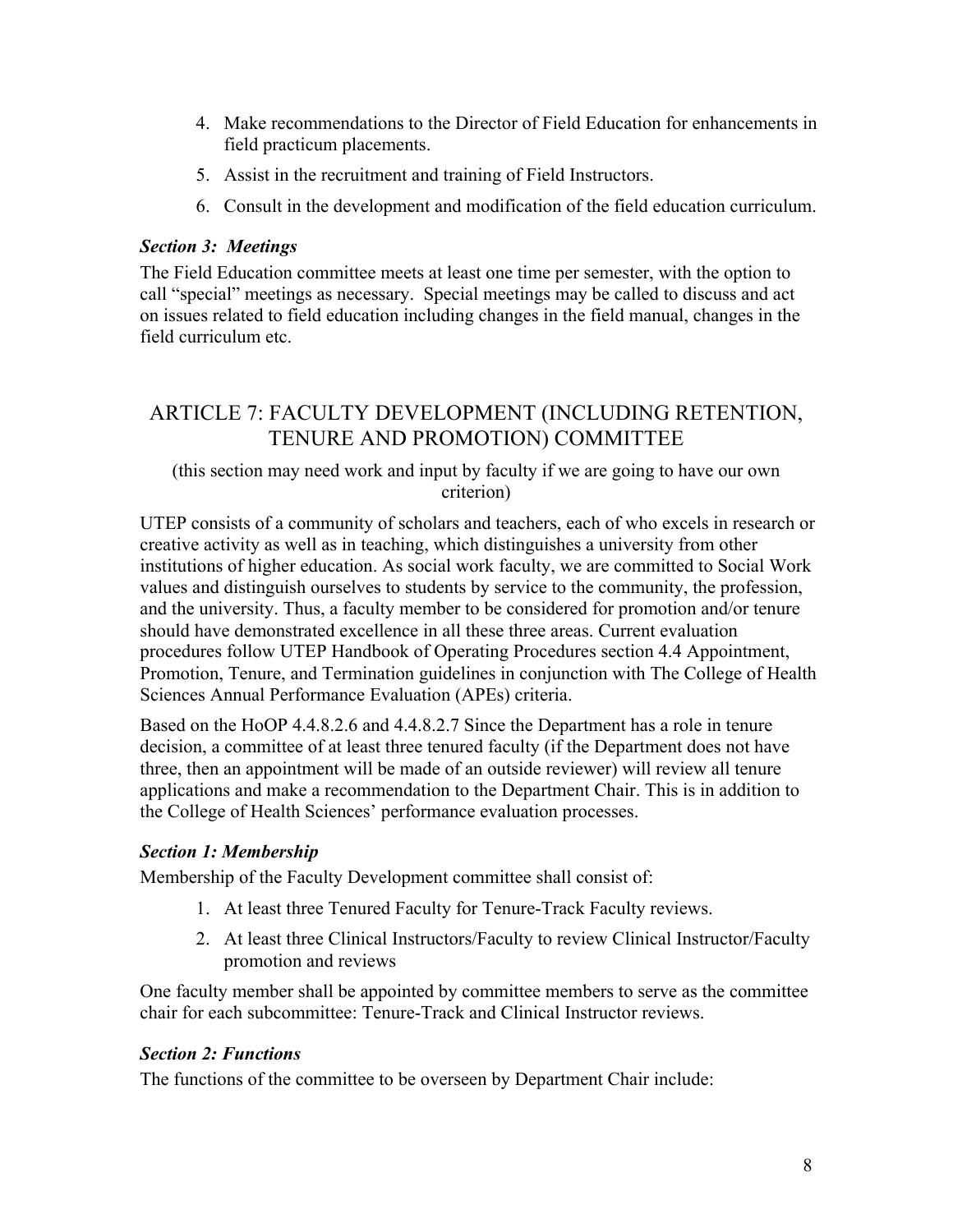- 1. Each subcommittee (Tenure-Track and Clinical) will review Annual Performance Evaluations of respective faculty in each ranking and make recommendations for areas of growth for faculty.
- 2. Make recommendation to the Department regarding department-level tenure and promotion criteria.
- 3. For Tenure-Track subcommittee, make recommendations for tenure-related decisions.
- 4. If there are not enough committee members for decision related to certain ranks, faculty from other departments may be recruited to serve in a review role.

#### *Section 3: Meetings*

The Faculty Development committee meets on a regular basis to assess faculty development needs.

## ARTICLE 8: SOCIAL WORK PROFESSIONAL ADVISORY COUNCIL

## *Section 1: Purpose*

The Social Work Advisory Council is a voluntary and advisory body of individuals committed to the success of the social work students, faculty, and program at The University of Texas at El Paso. The council will provide guidance to the Department about the needs of the community and how the Department might enhance the educational experience to prepare students to address community needs and be successful in their professional social work lives.

#### *Section 2: Membership*

The Social Work Advisory Council will be comprised of a 13 to 16-member body consisting of local community members and representatives from area social service agencies, including but not limited to those that address mental health, substance abuse, immigration, military social work, indigenous populations, health care, child welfare, policy and advocacy, aging, and academic activities.

The council will have ex-officio representation from the UTEP Department of Social Work by the Department Chair, a member of the BSW faculty/clinical instructors, and a member of the MSW faculty/clinical instructors (not counted as part of the member body).

#### *Section 3: Leadership*

The Social Work Advisory Council will elect a chair, vice chair, secretary, and other officers as the committee deems fit for the perusal and completion of the purpose of the council. The officers will serve as the executive committee.

The Executive Committee of the council will be responsible for the setting of the meeting agenda in conjunction with the Department Chair.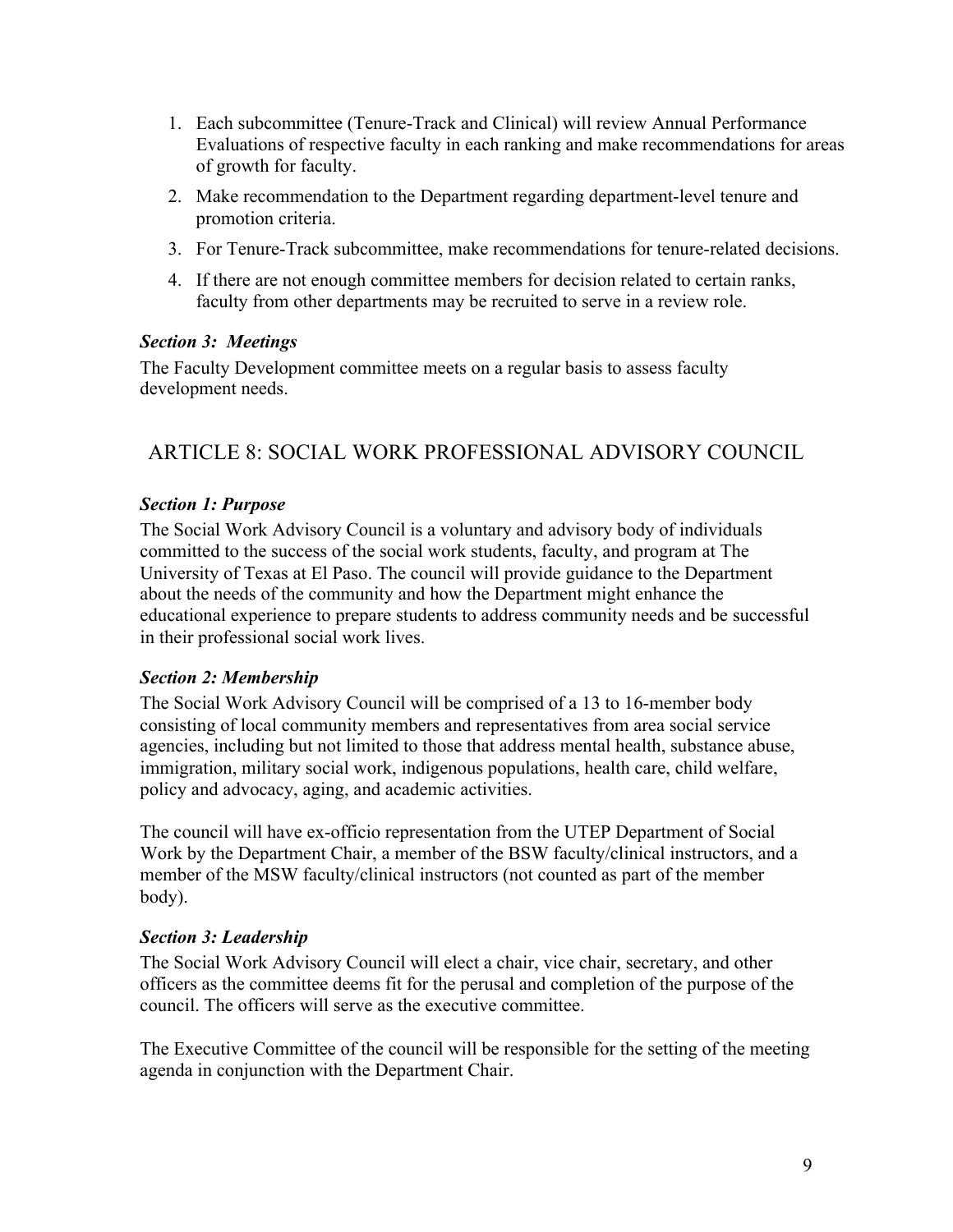The Council Chair will oversee council meetings, represent the council at Department functions, recruit council members, and outreach.

The Vice Chair of the council will take on the responsibilities of the Chair when the Chair is not able to attend/participate in council meetings and assist setting of the meeting agenda, representing the council, recruitment, and outreach.

The Secretary of the council will be responsible for surveying members for and setting council meeting dates, taking minutes during council meetings, distribution of meeting agenda and meeting minutes.

Elections will be held at the second scheduled meeting of the calendar year. Nominations can come from the floor or through self-nomination from an interested individual. Selection of leadership will come from a simple majority  $-50\% +1$ . Elected leadership will serve a three-year term.

#### *Section 4: Meetings*

The Social Work Advisory Council will meet at a minimum quarterly. The committee Chair may convene meetings more frequently if needed. Members will have the opportunity to attend the meeting in person or virtually through a designated meeting or call-in medium to be determined prior to the meeting. Council members are expected to attend 50% percent of the yearly scheduled meetings. Members should notify the council Chair or secretary if they will not be able to attend the scheduled meeting. If members are no longer able to attend meetings, they should seek to have another member of their agency serve as representative to the council rather than removing themselves from the council completely.

#### ARTICLE 9: STUDENT STATUS REVIEW

#### **Preamble**

Social work is based on the values of service; social justice; dignity and worth of the person; importance of human relationships; integrity; and competence. Social work students are expected to integrate and demonstrate these fundamental values; to act in accord with the Code of Ethics of the National Association of Social Workers; to adhere to the University of Texas at El Paso Standards for Student Conduct, and other applicable laws and regulations; to perform academically at either an undergraduate or graduate level; and to show appropriate progress in the demonstration of professional social work skills. A faculty member who believes that a student has not met these expectations may file a request in writing to the Department Chair for the student's case to be reviewed at a Department meeting. The full faculty shall be involved in the review of any concerns regarding student standing in the program, referring to the following guidelines and processes, whenever University policies and procedures to not indicate a specific course of action and process.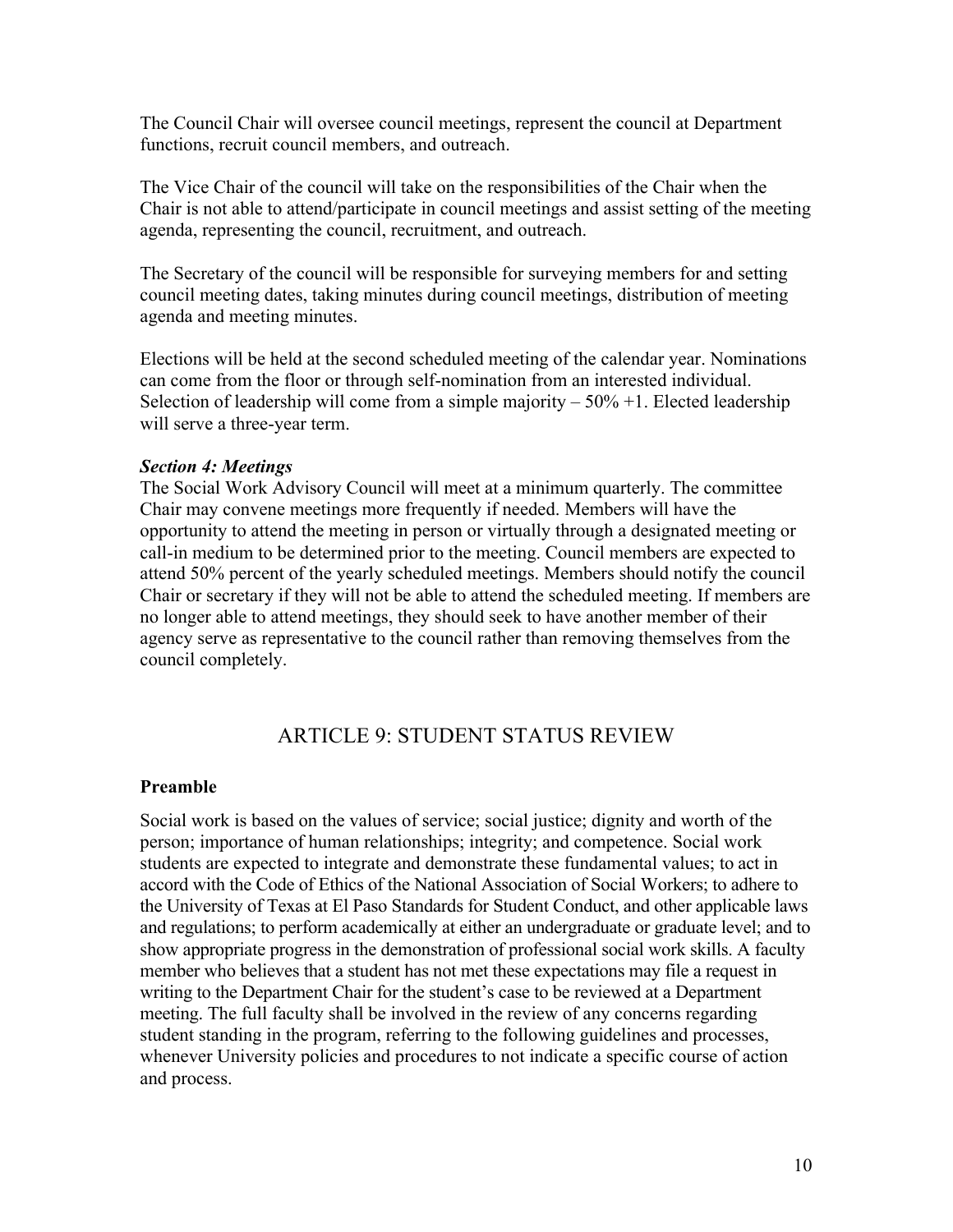#### **Section 1: Guidelines**

A single discrete episode that violates the Department's or University's Standards for Student Conduct, the National Association of Social Work Code of Ethics, or state regulations defining professional misconduct is grounds for review of a student's status. Also, a pattern of recurring behaviors that are inconsistent with the profession's expectations is grounds for review.

The following representative list offers examples of the kinds of behaviors that could justify a review of a student's status. The list is not an attempt to identify every circumstance that would justify a Student Status Review.

- 1. Does not consistently carry out departmental or practicum responsibilities.
- 2. Presents frequent personal crises such that tasks, assignments, tests, appointments, and field activities are not completed in a timely manner and/or require rescheduling.
- 3. Exhibits provocative behavior such that the behavior alienates the student from others, disrupts class or meetings or the flow of work in the practicum agency, or results in repeated complaints from the field instructor, students, faculty, or others in the academic or practicum environment or related agencies.
- 4. Frequently misinterprets or misrepresents others' communication or behaviors.
- 5. Displays frequent attention-seeking behavior, which disrupts the academic or practicum environment.
- 6. Displays erratic, disorganized, incoherent, or unpredictable behavior.
- 7. Lacks insight or is unable to perceive the negative consequences of own behavior.
- 8. Frequently blames others or external factors for failures and difficulties in the academic or practicum environment.
- 9. Takes the position that the student is justified in having hurt or mistreated another person.
- 10. Repeatedly fails to plan ahead or is impulsive, causing distress, disruption, or harm to others.
- 11. Is verbally or physically aggressive toward others.
- 12. Is disoriented to person, place, or time, such that the school or practicum responsibilities cannot be carried out.
- 13. Is unable to sustain harmonious school and practicum relationships as exhibited by recurring interpersonal conflicts.
- 14. Displays intoxication or impairment at the University or practicum agency, due to abuse of psychoactive substances.
- 15. Displays behavior that results in a consensus among faculty and/or field practicum personnel that the student would present a clear threat to others upon entering the professional field of social work practice.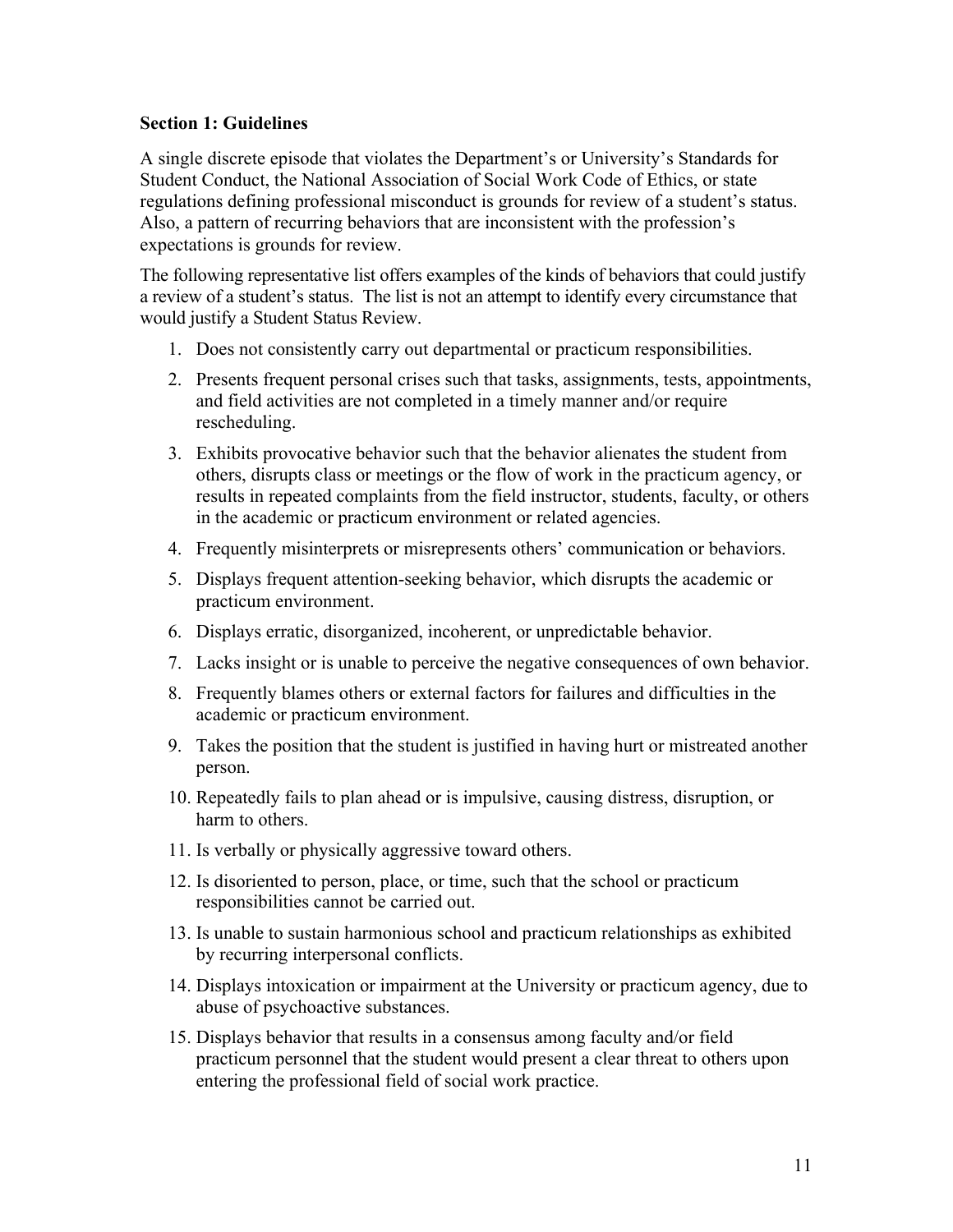- 16. Does not earn grades as required for good academic standing.
- 17. Is charged with a crime.

These standards for students apply to all aspects of the academic environment, including the field practicum. Certain offenses will fall under the University's rules and regulations related to student conduct. For those that do not, the faculty may place a student on probation or, when the faculty finds that a student has demonstrated behavior so contrary to the standards of the profession for which the student is preparing as to render him/her unfit for the profession, the faculty may dismiss the student from the program.

#### **Section 2: Preliminary Procedures**

A faculty member who believes that a student has not met the Department's expectations may file a written request for review of the student's status with the Department Chair. The request for review shall be addressed to the Department Chair, and it shall contain a written description of the alleged violation and any associated evidence.

Upon receipt of the request, the Department Chair shall convene a faculty meeting to review the allegation within one work week. It is the responsibility of the reporting faculty member to present preliminary findings to the Department. The faculty shall determine whether any member has a conflict of interest in the case or is unable to serve, and, upon such determination, the remaining faculty shall participate in the process. The faculty shall then review the allegations. By a majority vote, the faculty may make one of the following decisions:

1. To recommend informal resolution within the department.

2. To hold a formal hearing to review evidence and make a determination of status.

If the decision is to refer the matter for informal resolution within the Department, the advisor shall follow up as appropriate to assure resolution.

If the decision is to hold a formal hearing, the Department Chair shall include a copy of these procedures with the written decision provided to the student, and schedule a formal hearing as soon as possible, given the need for notification and coordination of schedules.

Notification may be in person, by phone, or by email (with a return receipt). If reasonable efforts to notify the student in person, by phone, or by email are unsuccessful, notification shall be by registered mail, return receipt requested, and notification shall be presumed seven calendar days after posting the registered letter. A hearing may be held in the absence of a student once notice is given.

If the decision is to hold a formal hearing, the student may select an advocate to help the student in the meeting. The advocate shall assist the student in preparation for the hearing and may assist the student during the hearing. Since a student status review hearing is not a legal proceeding, and since the student has avenues of appeal through legal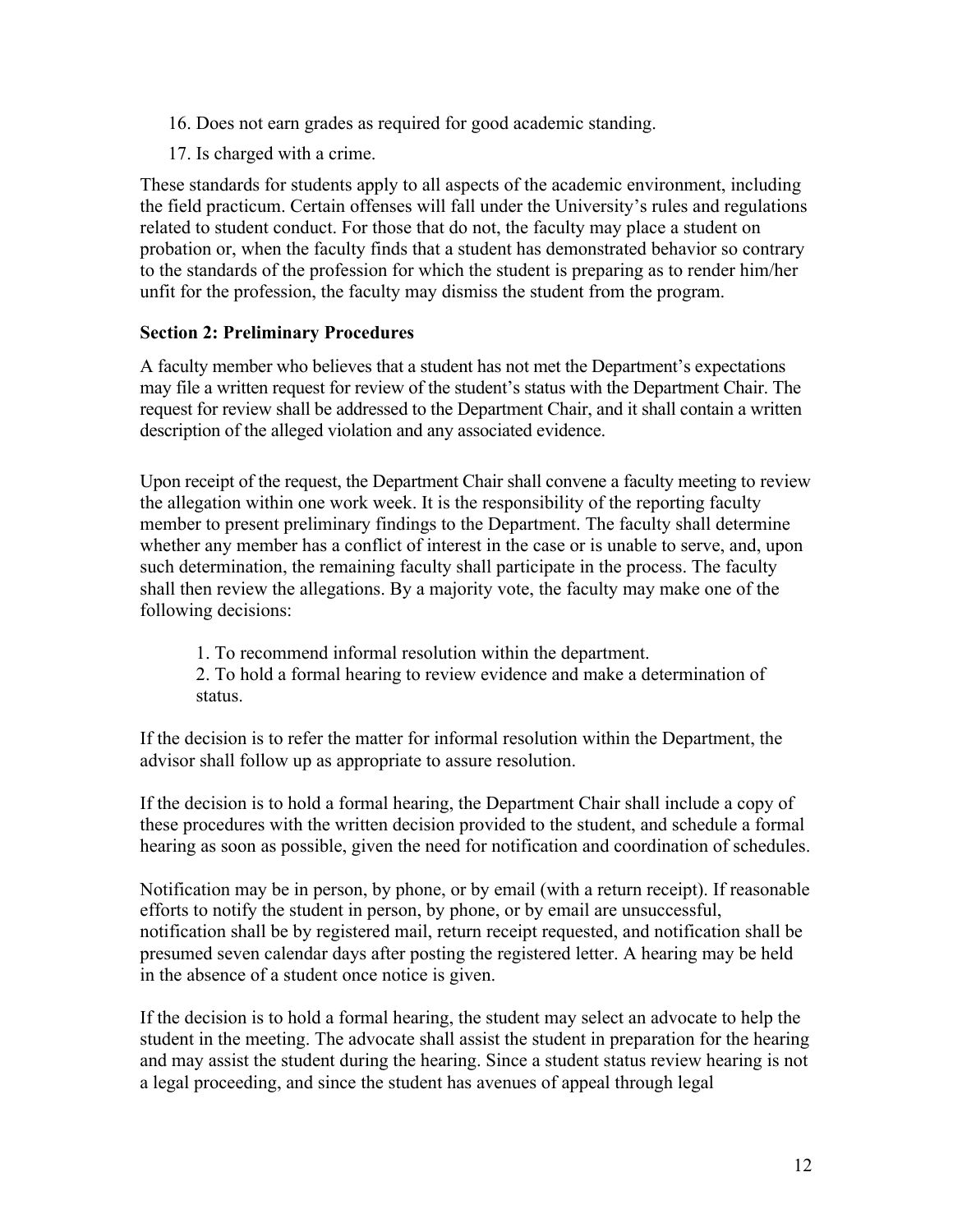proceedings, attorneys are excluded from the hearing, and the student advocate may not be an attorney.

#### **Section 3: Formal Hearing Procedures**

The following individuals are expected to attend a formal hearing:

- 1. At least 3 regular full-time faculty members
- 2. The student
- 3. The student's advocate, selected by the student, if desired by the student
- 4. The student's witnesses, if any
- 5. One observer, selected by the student, if desired by the student, to assist the student with tracking the events of the proceeding
- 6. The individual who initiated the review
- 7. The faculty's witnesses, if any
- 8. A department designee to take notes on the proceedings

A formal hearing may be held without the student, the student advocate, the student's witnesses, or the student's observer if the student refuses to accept notice or if any of those individuals does not appear.

Steps in the hearing include the following:

- 1. Call to order
- 2. Introduction of participants as listed above.
- 3. Verification of due notice to the student of the allegations
- 4. Review of hearing procedures, and disposition of procedural questions, if any
- 5. Statement by the Department Chair of the allegations
- 6. Preliminary statement by the individual who initiated the hearing
- 7. Preliminary statement by the student or student's advocate
- 8. Presentation of the Department's evidence
- 9. Questioning of the Departments witnesses\*
- 10. Presentation of the student's evidence
- 11. Questioning of the student and student's witnesses\*
- 12. Executive session to review facts and determine decision

\*(At the discretion of the Department Chair, questioning may occur following each witness or following all witnesses for each side.)

The faculty may consider any evidence related to student performance or conduct and shall not be constrained by the terms of the initial allegation.

The faculty may make one of four decisions by simple majority vote: determine the student's behavior did not violate professional or Department guidelines and expectations, recommend the student participate in a corrective action plan, place the student on academic probation, or dismiss the student from the Department of Social Work.